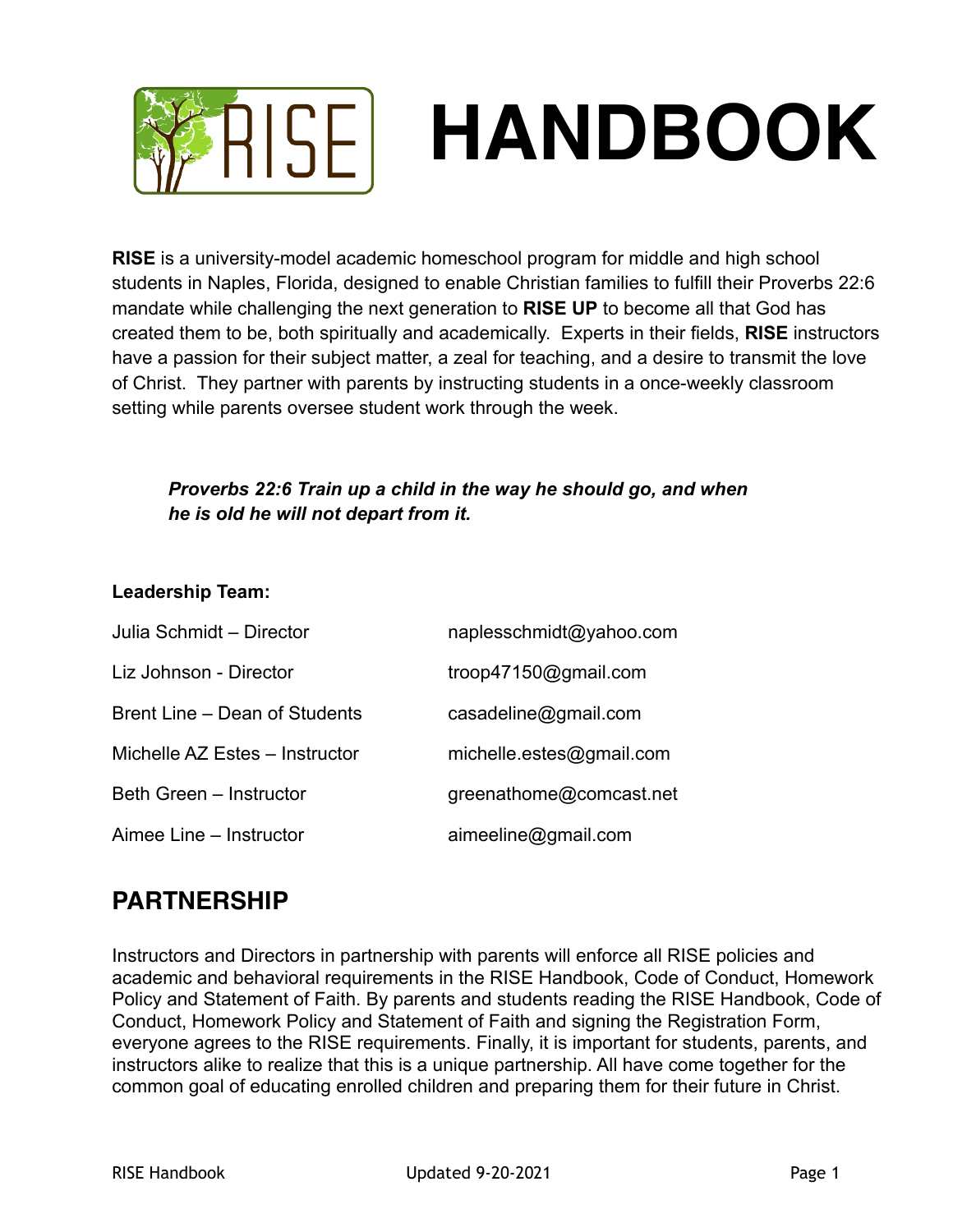### **REFUND POLICY**

- The annual Registration Fee is **non-refundable**.
- The \$100 Deposit, per class, which holds your child's seat for the upcoming school year, is **non-refundable**.
- Final Class Payment is due July 15th. A \$50 per class late fee will be added for any class fee that is not paid by the due date.
- Students who withdraw from classes before or on July 15<sup>th</sup>, who have paid their balance in full, will receive a 100% refund of Class Fees, Books/Supplies Fees and Editing/ Evaluations Fees.
- Students who withdraw after July 15<sup>th</sup> and up to 2 weeks before classes start, who have paid their balance in full, will receive a 50% refund of Class Fees, Books/Supplies Fees and Editing/Evaluations Fees.
- Students who withdraw less than 2 weeks before classes start, who have paid their balance in full, will receive 0% refund of Class Fees, Books/Supplies Fees and Editing/ Evaluations Fees.

### **FACILITY GUIDELINES**

RISE is blessed to use the facilities at *Center Point Community Church*. Show respect for the church's property.

- 1. **Building** The utmost respect for the staff and grounds is expected. We are thankful for the use of the classrooms at Center Point church. The church has ministry functions throughout the week and an active church office. The halls must be kept clear and quiet. Students and parents are expected to abide by the rules established by church leadership.
- *2.* **Eating**Students may eat in the designated gym area ONLY. No student or parent is to consume food or drink anywhere in the building except in the designated area. Students must respect church property and strive to keep this area clean and spill-free by picking up after themselves.
- **3. Lunch** A lunch break is included in the schedule. However, due to the limited amount of time we have for lunch and the amount of students, we request that you plan to bring a typical "brown bag" or personal cooler type lunch. We do not have permission for students to use the church's kitchen, refrigerator, ice machine, microwave or supplies. Please be mindful when packing your student's lunch that it does not require heating and that they bring their own eating utensils (if needed). ALL STUDENTS are responsible for cleaning up their own mess.
- **4. Gym**/**Outside area** Students are only allowed outside for lunch period if there is a parent who has signed up to supervise. Students are responsible for throwing away their own trash and bringing in their lunch bags, water bottles, book bags etc.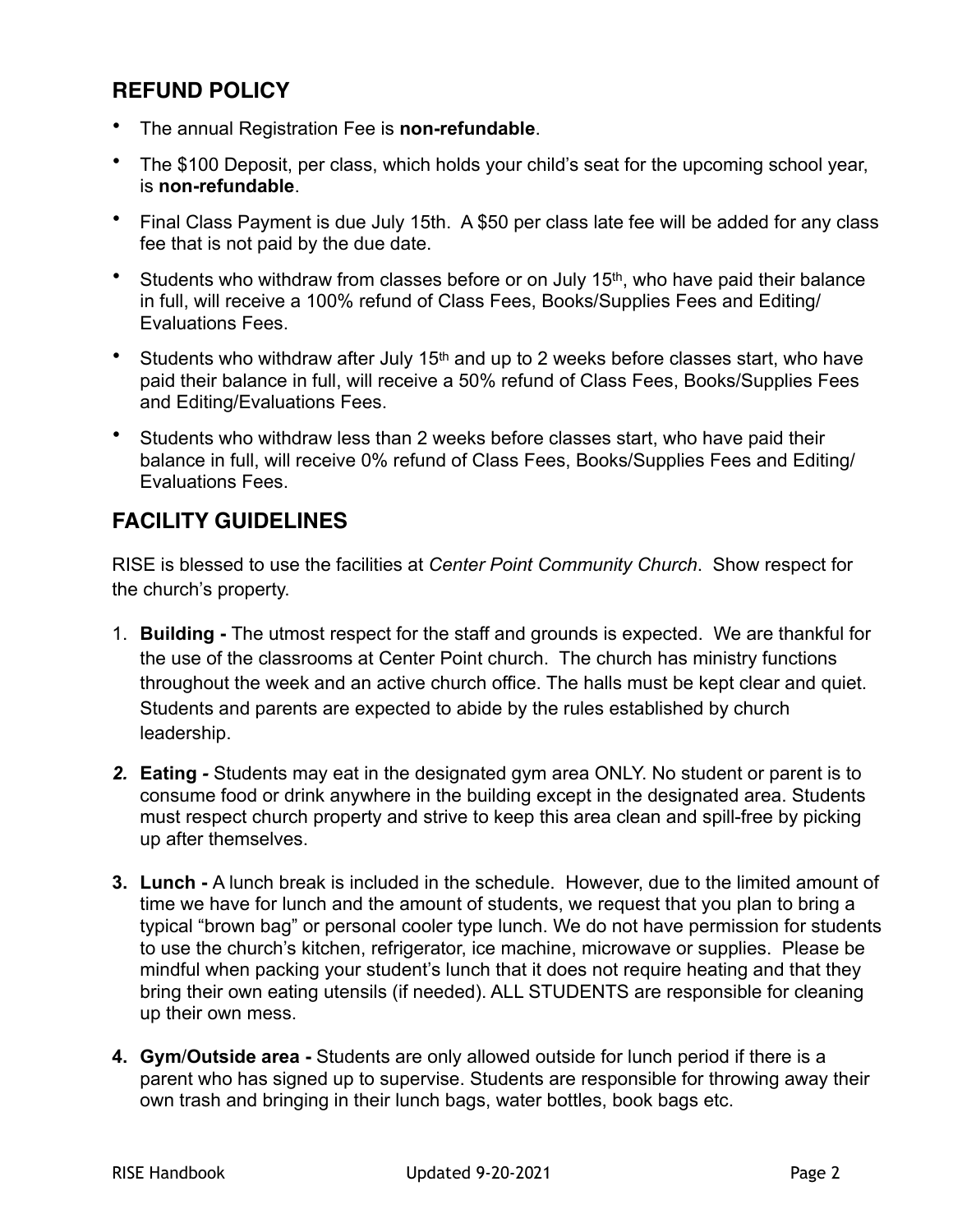# **SICK POLICY**

For the well-being and health consideration of all, adults or children with a contagious illness should not attend class. It is our policy that a person must stay home with:

- 
- Flu symptoms Diarrhea
- 
- 
- Strep Throat (24 hours on medication)
- Fever (24 hours free) Vomiting (24 hours free)
	-
	- Nausea Colored nasal discharge
	- Persistent cough **•** Pinkeye (24 hours on medication)
		- Head lice

If a family has more than one child enrolled in RISE, and one child exhibits any of the above symptoms, all siblings need to remain at home.

# **DRESS CODE**

*"I urge you therefore, brethren, by the mercies of God, to present your bodies a living and holy sacrifice, acceptable to God, which is your spiritual service of worship. And do not be conformed to this world, but be transformed by the renewing of your mind, that you may prove that the will of God is, that which is good and acceptable and perfect." ROMANS 12:1-2*

We desire our dress to reflect our Christian faith & bring honor to God. Recognizing that different people have different standards of modesty, students must proactively take a conservative approach that reasonably avoids offense to anyone. Modesty should always be the rule in the way we dress. Please adhere to the following guidelines.

**In Young Men:** Out of respect for your classmates and instructors, young men may not wear clothes or accessories that display messages or symbols that are profane, promote alcohol, drugs or sexual immodesty. Skulls & crossbones, skeletons, or anything from that style of dress is not permitted. Waistline of pants or shorts must be worn so that underwear is not visible at the waist. No ripped jeans. No sleeveless shirts or tanks.

**In Young Women:** Out of respect for your classmates and instructors, young ladies may not wear short shorts, dresses or skirts, (anything more than 2-3 inches above the knee is considered too short) leggings/yoga pants can be worn with shirts that cover your bottom. No tight shorts or revealing (including tight, see-through or lacy) blouses; no bare midriffs, no spaghetti straps or tank tops (straps must be at least 2 fingers in width) unless worn underneath a sleeved shirt or jacket AT ALL TIMES; shirts with profane or inappropriate messages or symbols, including skull & crossbones, skeletons or anything from that style of dress in not permitted. No ripped jeans. No bra straps showing through shirts.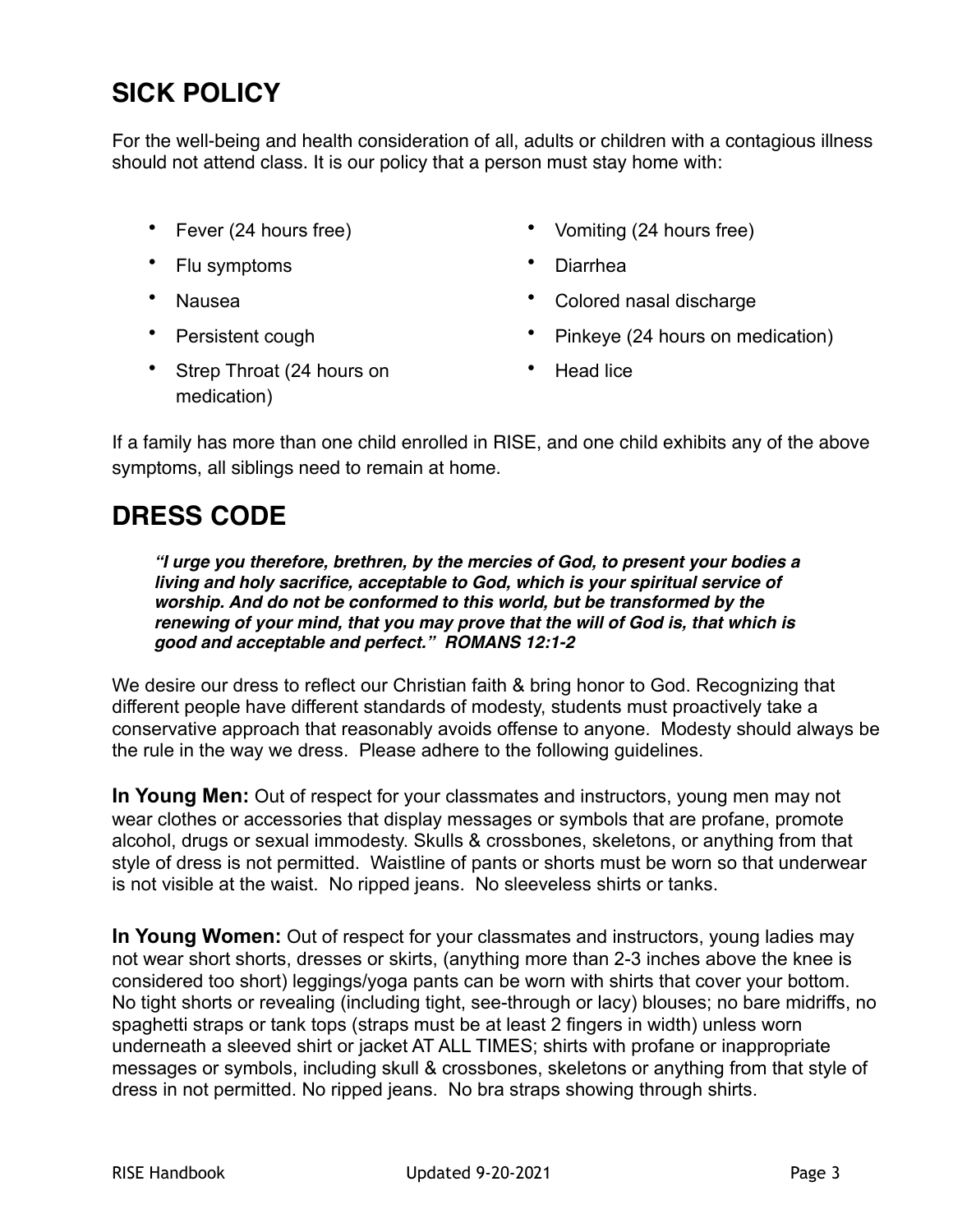### **All Students:**

- 1. Shoes must be worn at all times.
- 2. No hats worn in the building.

Students who arrive at RISE dressed inappropriately (in judgment of any RISE instructor or director) will be provided with clothing from the RISE Directors.

Parents, please be aware of your own choice of clothing for RISE day. Even though some of these modes of dress may be acceptable for you, if you plan to leave your car and come into the campus to drop-off or pick-up your child(ren) we ask that you please adhere to the RISE standard of dress.

### **COMMITMENTS**

#### **RISE Directors commit to:**

- Seek to match available instructors and courses with the academic needs of students.
- Criteria for instructors will include educational experience, mastery of material, ability to teach and personal integrity.
- Attempt to maximize learning by maintaining a class size between 10 25 students per class depending on class structure.
- Serve as a liaison with our host facility.
- Provide an active website and updates to inform RISE families of all pertinent information and announcements.

#### **RISE Instructors commit to:**

- Provide a quality education in a Christian environment.
- Provide parents with course description, textbook list, class syllabus and schedules to specify expectations and assignments for each class.
- Attempt to handle all difficulties and conflicts with integrity and in a biblical manner, according to the guidelines of Matthew 18:15-17.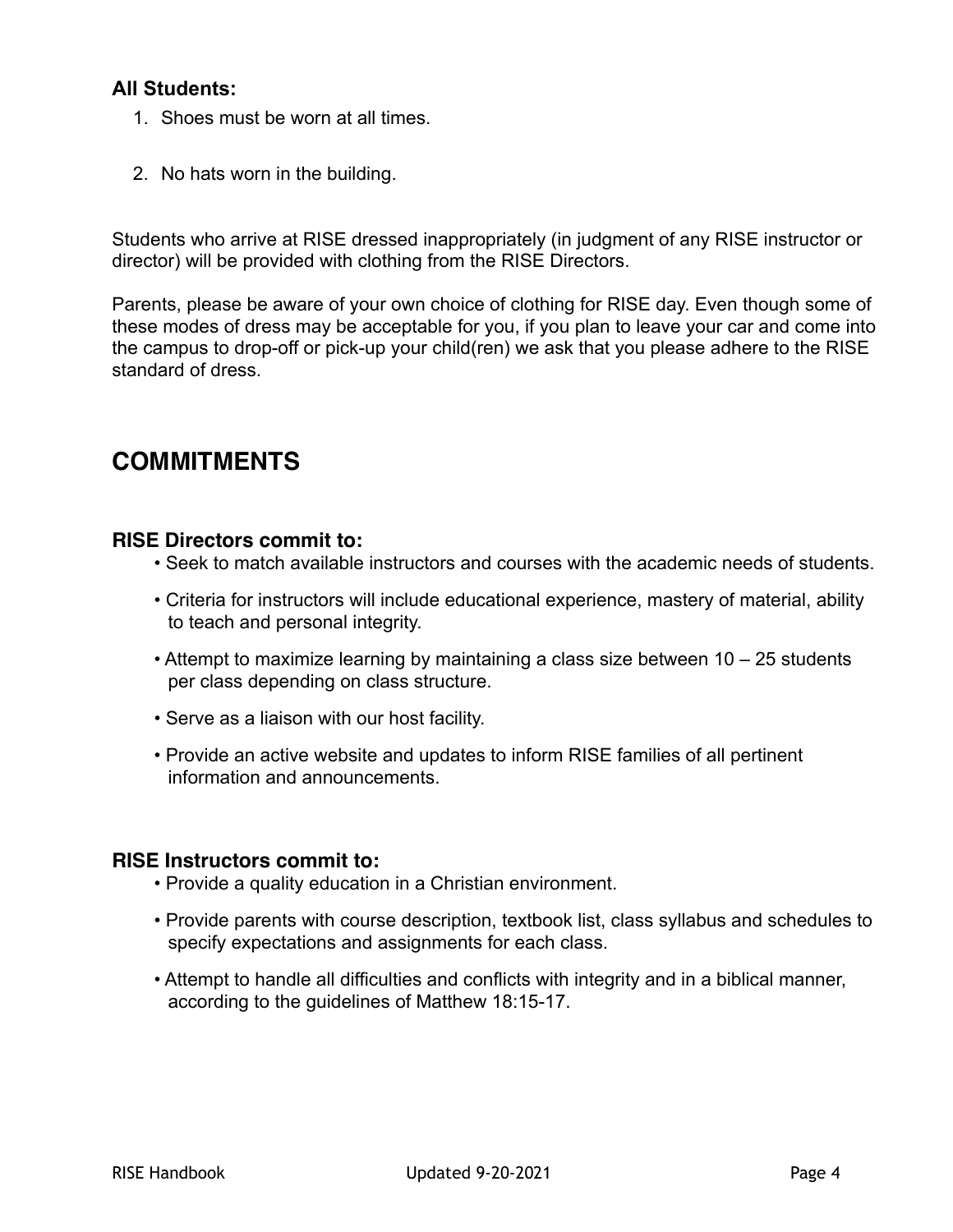### **Parents commit to:**

- Join RISE by registering their family on the RISE website. At the time of registration, parents agree to pay an annual **non-refundable**, registration fee.
- Pay a \$100 **non-refundable** deposit, per class, to hold your child's seat for the upcoming school year.
- Pay any remaining tuition to instructors by the deadline and purchase books and materials in a timely manner prior to the beginning of the first day of RISE. Students may not be able to attend class if there is a tuition balance, unless previous arrangements/agreements have been made by parent and instructor. A \$50 per class late fee will be added for any class fee that is not paid by the due date.
- Oversee their student's RISE classes to provide their student with proper accountability to ensure that all assignments are completed on time with integrity, and that their student is fully prepared to participate in class.
- Communicate in writing with RISE instructors, regarding any changes or concerns about their student's work or homework.
- Make sure students arrive on time for classes.
- Pick up their student in a timely manner after classes.
- Have daily access to e-mail and the internet to receive e-mail announcements and retrieve website information from RISE and its instructors. This is the way we communicate; it is your responsibility to check it.
- Attempt to handle all difficulties and conflicts with integrity and in a biblical manner, according to the guidelines of Matthew 18:15-17.
- Review with their child and agree to abide by the policies set forth in the RISE Code of Conduct and Statement of Faith at the beginning of each year.

### **Students commit to:**

- Abide by the rules of dress and conduct. (See Dress Code & Code of Conduct)
- Come prepared for class, and complete assignments on time (See Homework Policy).
- Participate in class without being a distraction to the instructor or the other students in the class.
- When not in class, students are required to be in study hall quietly studying without being a distraction to the other students.
- There are absolutely no cell phones allowed ON in class unless instructed by the instructor. This includes text messaging and phone calls.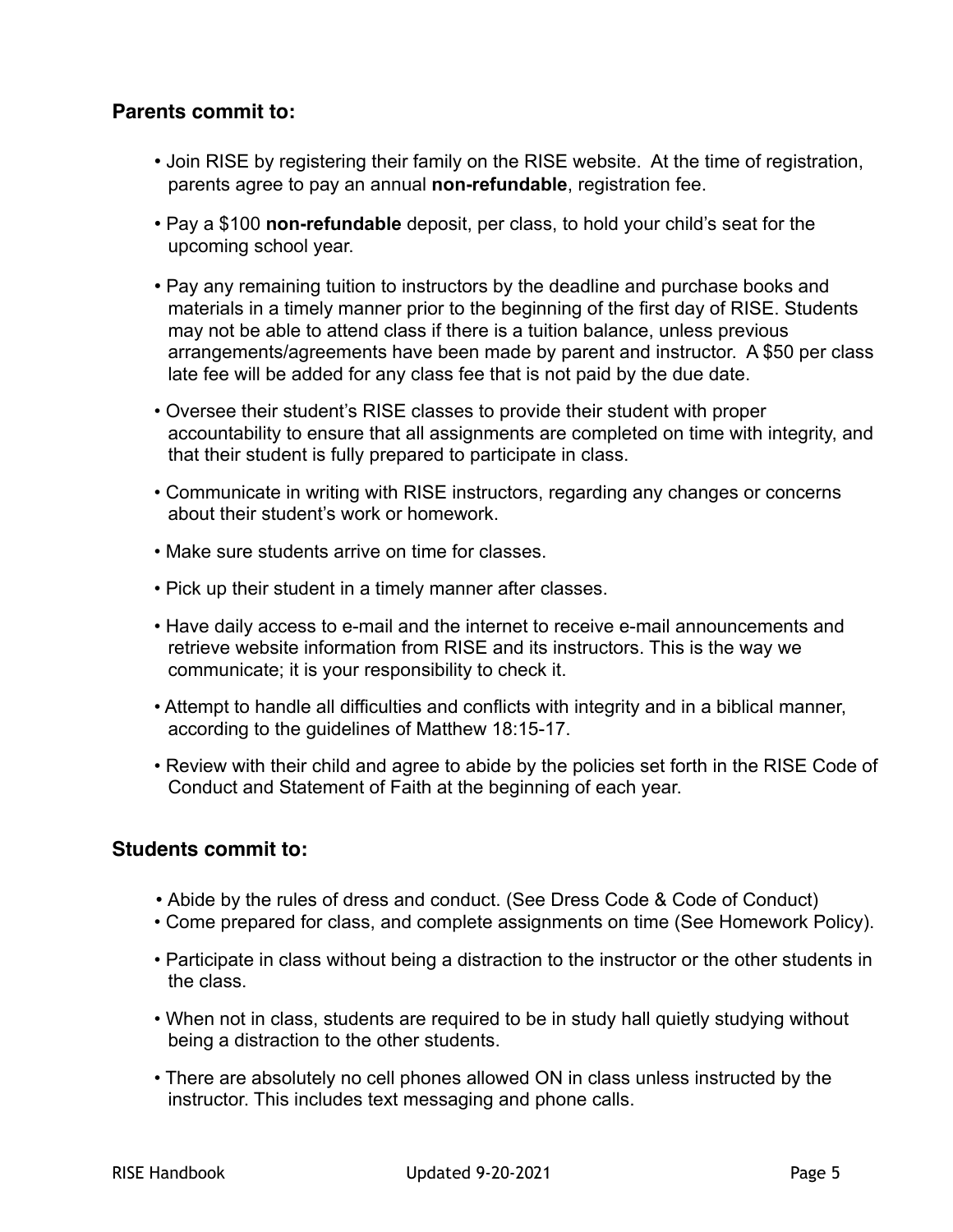- Be in their seats and prepared for class at the start of the class period. Students are expected to go to the restroom or get water during the breaks between classes, and not during the classes.
- Attempt to handle all difficulties and conflicts with integrity and in a biblical manner, according to the guidelines of Matthew 18:15-17.
- Treat all instructors, directors, students and the Dean of Students with respect and honor.
- Review with your parent and agree to abide by the policies set forth in this Handbook, RISE Code of Conduct, Homework Policy and Statement of Faith at the beginning of each year. Your parent's signature indicates you AND your parent's commitment.

# **STUDY HALL**

When students are not in class, they are required to be in Study Hall. Study Hall is a time where students are quietly working on studies/homework in the gym area. Two Students will be assigned a seat per table for the whole school year. If a student does not have any homework to do, he or she may bring a book to read from home or RISE will provide a book to read. Earbuds are allowed to be worn during Study Hall.

# **CELL PHONE USE**

Cellphone use is up to the discretion of each teacher. The use of a cellphone within the classroom is for educational purposes only. If a student is using the cellphone for noneducational purposes, the teacher will take it without warning and hold onto it until class is over. The teacher will then give the cellphone to the Director. The Director will hold onto the cellphone and release it back to the student when the parent comes in to pick up their student.

# **SIGN IN/SIGN OUT**

Each student must sign in upon arrival. When the student is done with his/her classes for the day, he or she must sign out before they leave campus.

If a student is of driving age and has permission from their parent to leave campus for lunch, the student must sign out and then sign back in when they return to campus for their next class. When a student signs out they must leave campus.